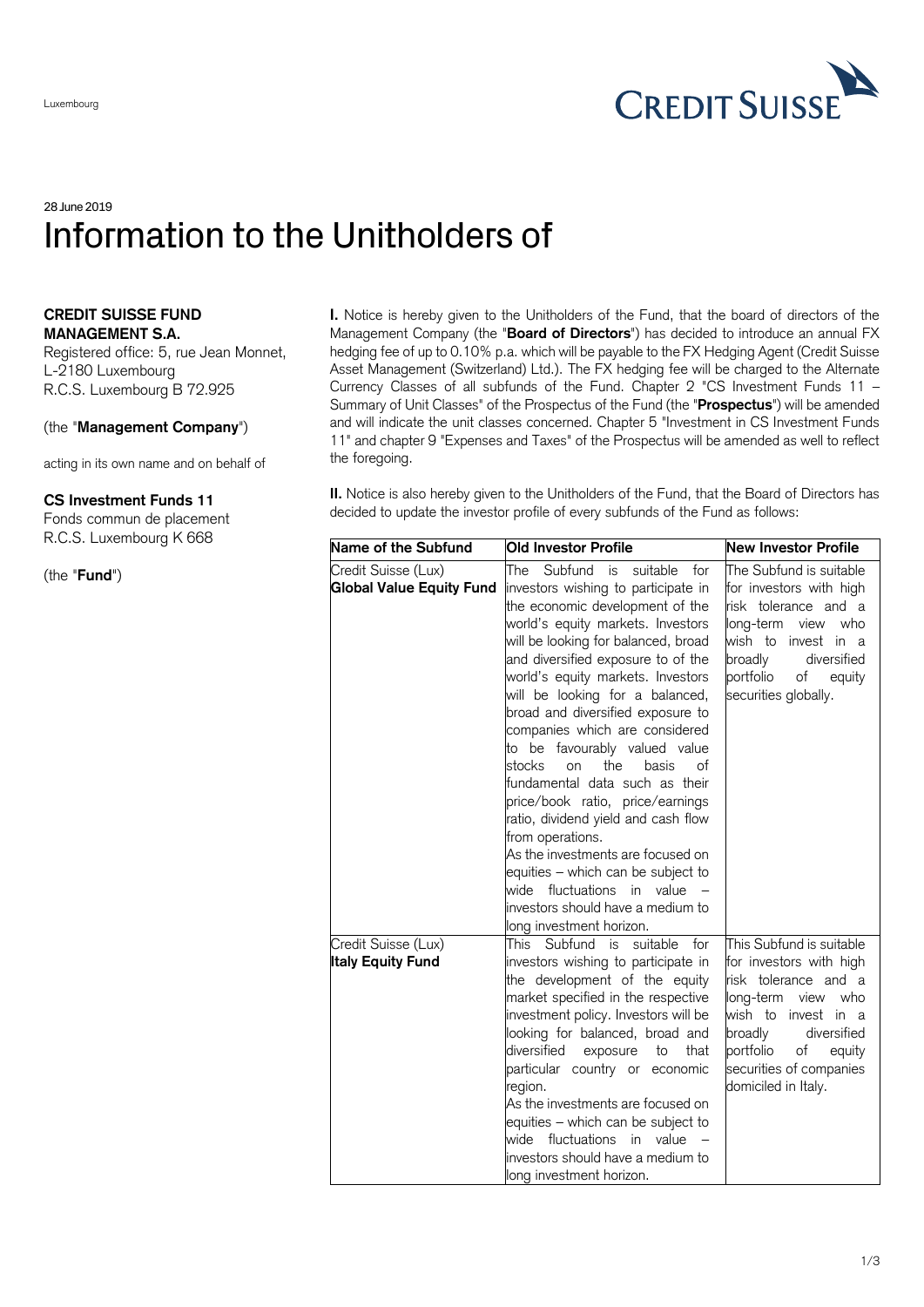

| Credit Suisse (Lux)<br>Small and Mid Cap<br><b>Europe Equity Fund</b>         | This Subfund is suitable for<br>investors wishing to participate in<br>the economic development of<br>small and mid cap companies in<br>the equity market specified in the<br>respective investment policy.<br>Investors will be looking for<br>balanced, broad and diversified<br>exposure to this market segment.<br>As the investments are focused on<br>equities - which can be subject to<br>wide fluctuations in value -<br>investors should have a medium to<br>long investment horizon.                                                                                                                                                        | This Subfund is suitable<br>for investors with high<br>risk tolerance and a<br>long-term view<br>who<br>wish to invest in a<br>broadly<br>diversified<br>portfolio of small and<br>mid<br>European<br>cap<br>companies.       |
|-------------------------------------------------------------------------------|--------------------------------------------------------------------------------------------------------------------------------------------------------------------------------------------------------------------------------------------------------------------------------------------------------------------------------------------------------------------------------------------------------------------------------------------------------------------------------------------------------------------------------------------------------------------------------------------------------------------------------------------------------|-------------------------------------------------------------------------------------------------------------------------------------------------------------------------------------------------------------------------------|
| Credit Suisse (Lux)<br><b>Small and Mid Cap</b><br><b>Germany Equity Fund</b> | This Subfund is suitable<br>for<br>investors wishing to participate in<br>the economic development of<br>small and mid cap companies in<br>the equity market specified in the<br>respective investment<br>policy.<br>Investors will be looking for<br>balanced, broad and diversified<br>exposure to this market segment.<br>As the investments are focused on<br>equities - which can be subject to<br>wide fluctuations in value<br>investors should have a medium to<br>long investment horizon.                                                                                                                                                    | This Subfund is suitable<br>for investors with high<br>risk tolerance and a<br>long-term view<br>who<br>wish to invest in a<br>broadly<br>diversified<br>portfolio of small and<br>mid cap companies<br>domiciled in Germany. |
| Credit Suisse (Lux)<br><b>USA Value Equity Fund</b>                           | This Subfund is suitable<br>for<br>investors wishing to participate in<br>the economic development of US<br>companies which are considered<br>to be value stocks. Investors will<br>be looking for balanced, broad and<br>diversified exposure to companies<br>which are considered to be<br>favourably valued value stocks on<br>the basis of fundamental data<br>such as their price/book ratio,<br>price/earnings ratio, dividend yield<br>and cash flow from operations.<br>As the investments are focused on<br>equities - which can be subject to<br>wide fluctuations in value<br>investors should have a medium to<br>long investment horizon. | This Subfund is suitable<br>for investors with high<br>risk tolerance and a<br>who<br>long-term<br>view<br>wish to invest in a<br>broadly<br>diversified<br>portfolio of US equity<br>securities.                             |

**III.** Notice is also hereby given to the Unitholders of **Credit Suisse (Lux) Small and Mid Cap Europe Equity Fund** (for the purpose of this section, the "**Subfund**"), that the Board of Directors has decided to amend the Investment Policy of the Subfund in order to clarify that the investment region of Europe includes, on top of all EU and EFTA countries, the United Kingdom as well.